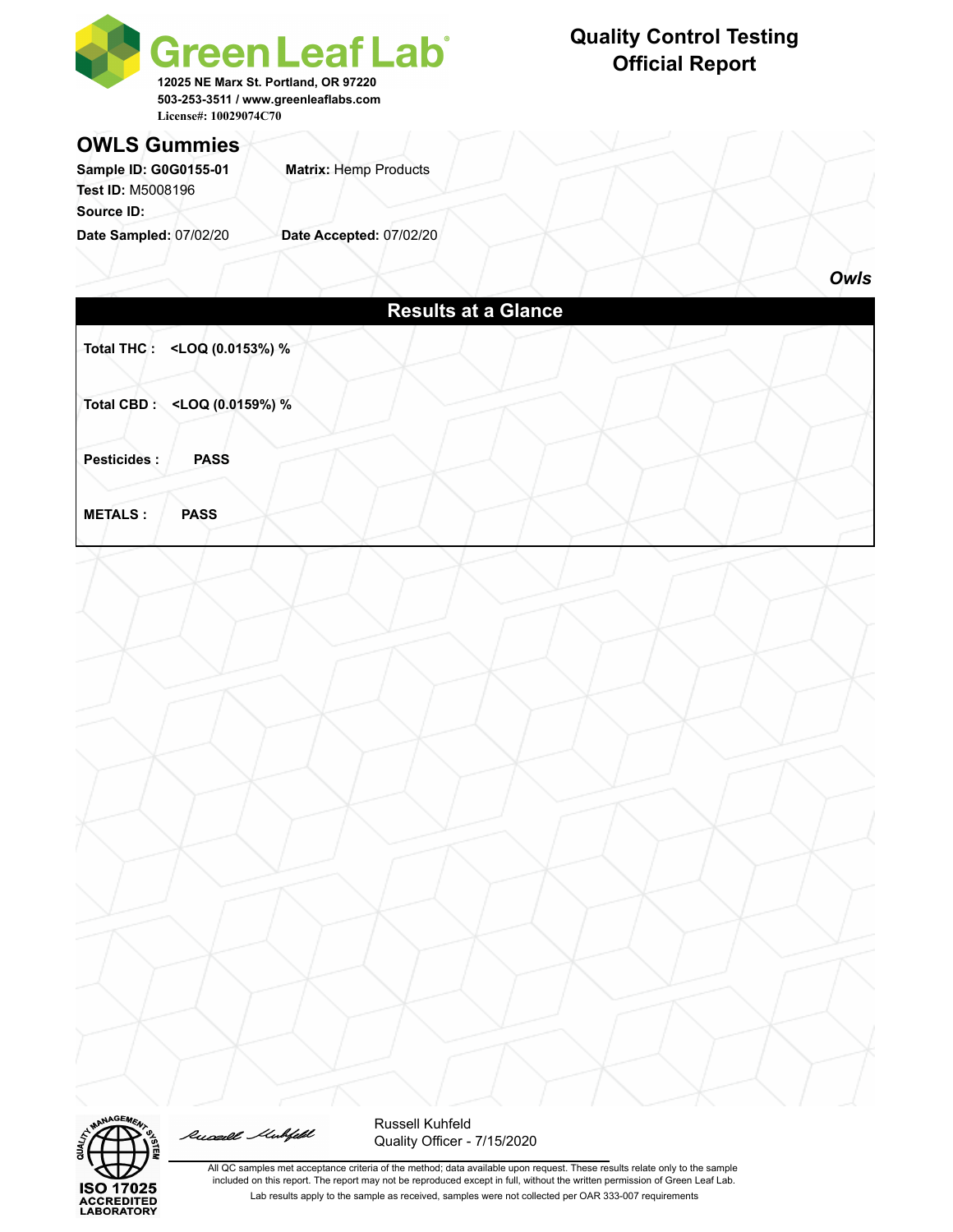

## **Quality Control Testing Official Report**

### **OWLS Gummies**

Sample ID: G0G0155-01 **Matrix: Hemp Products Test ID:** M5008196 **Source ID:** 

**Date Sampled:** 07/02/20 **Date Accepted:** 07/02/20

*Owls*

| 07/09/20 11:55<br>mg/g<br>$<$ LOQ<br>$<$ LOQ<br>$<$ LOQ<br>$<$ LOQ<br>7.135<br>$<$ LOQ<br>$<$ LOQ<br>$<$ LOQ<br>$<$ LOQ | Analysis Method/SOP: 215 | <b>Cannabinoids Profile</b> | Batch Identification: 2028040              |
|-------------------------------------------------------------------------------------------------------------------------|--------------------------|-----------------------------|--------------------------------------------|
|                                                                                                                         |                          |                             |                                            |
|                                                                                                                         |                          |                             |                                            |
|                                                                                                                         |                          |                             |                                            |
|                                                                                                                         |                          |                             |                                            |
|                                                                                                                         |                          |                             |                                            |
|                                                                                                                         |                          |                             |                                            |
|                                                                                                                         |                          |                             |                                            |
|                                                                                                                         |                          |                             |                                            |
|                                                                                                                         |                          |                             |                                            |
|                                                                                                                         |                          |                             |                                            |
|                                                                                                                         |                          |                             |                                            |
| $<$ LOQ                                                                                                                 |                          |                             | delta 8-THC<br>0.7                         |
| $<$ LOQ                                                                                                                 |                          |                             | Total:<br>0.7                              |
| $<$ LOQ                                                                                                                 |                          |                             |                                            |
| $<$ LOQ                                                                                                                 |                          |                             |                                            |
| $<$ LOQ                                                                                                                 | $0.7 -$                  |                             |                                            |
| $<$ LOQ                                                                                                                 |                          |                             |                                            |
|                                                                                                                         |                          |                             |                                            |
|                                                                                                                         |                          |                             | Total THC = delta 9-THC + $(THCA * 0.877)$ |

Total CBD = CBD + (CBDA \* 0.877) LOQ=Limit of Quantification, the lowest measurable concentration of an analyte.



Russell Mubfeld

Russell Kuhfeld Quality Officer - 7/15/2020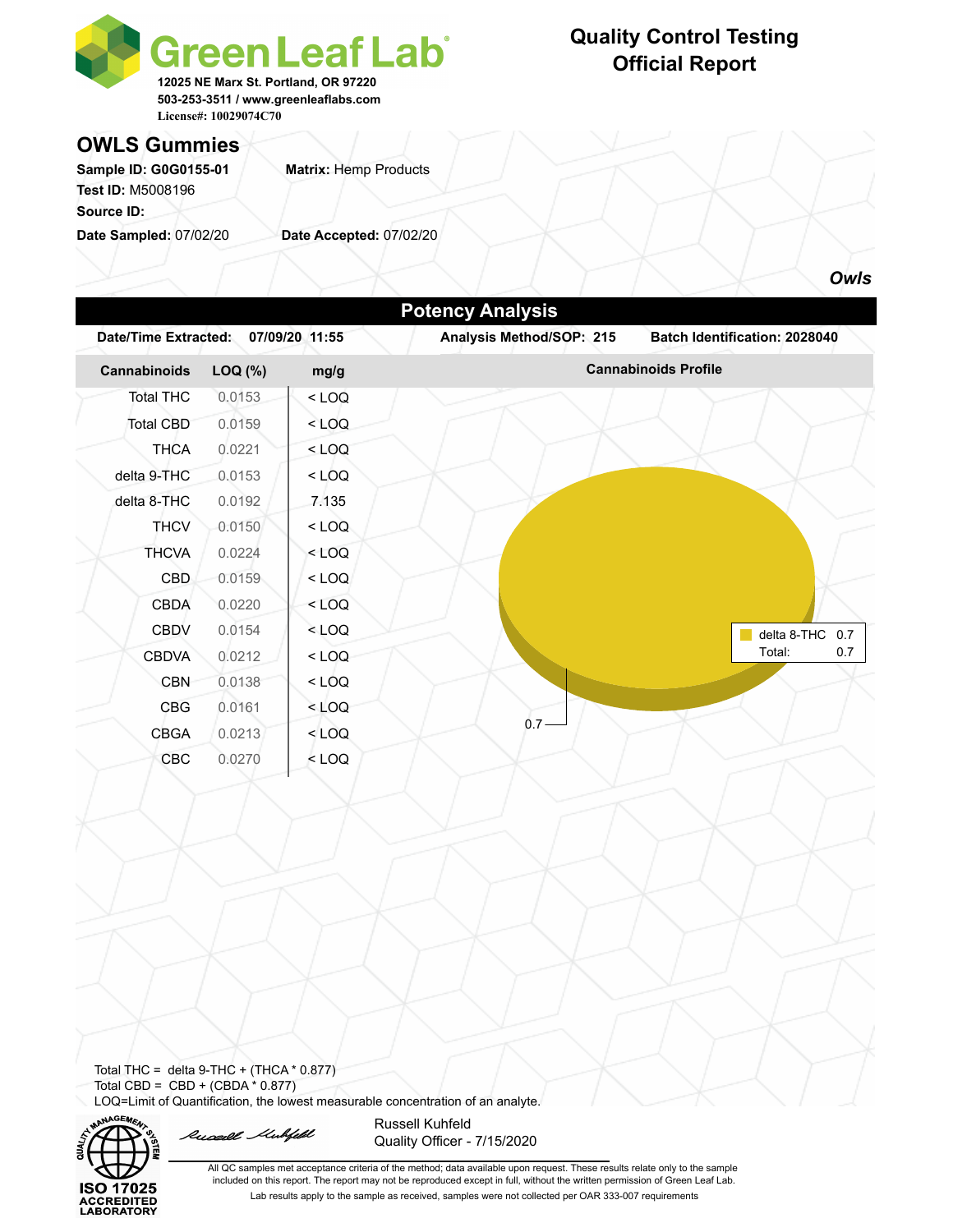

### **Quality Control Testing Official Report**

**OWLS Gummies**

Sample ID: G0G0155-01 **Matrix: Hemp Products Test ID:** M5008196

**Source ID:** 

**Date Sampled:** 07/02/20 **Date Accepted:** 07/02/20

*Owls*

### **Pesticide Analysis in ppm**

#### **Date/Time Extracted: 07/14/20 11:45 Analysis Method/SOP: RP-001**

| Analyte                 | <b>Result</b> | <b>Action</b><br>Level | <b>LOD</b> | LOQ   | <b>Units</b> | Analyte            | Result                                                                 | <b>Action</b><br>Level | <b>LOD</b> | LOQ   | Units |
|-------------------------|---------------|------------------------|------------|-------|--------------|--------------------|------------------------------------------------------------------------|------------------------|------------|-------|-------|
| Abamectin               | $<$ LOQ       | $\mathbf 0$            | 0.060      | 0.080 | ug/g         | Acephate           | $<$ LOQ                                                                | 0                      | 0.060      | 0.080 | ug/g  |
| Acequinocyl             | $<$ LOQ       | $\mathbf 0$            | 0.060      | 0.080 | uq/q         | Acetamiprid        | < LOQ                                                                  | 0                      | 0.060      | 0.080 | ug/g  |
| Aldicarb                | $<$ LOQ       | $\mathbf 0$            | 0.060      | 0.080 | uq/q         | Azoxystrobin       | $<$ LOQ                                                                | 0                      | 0.060      | 0.080 | ug/g  |
| <b>Bifenazate</b>       | $<$ LOQ       | 0                      | 0.060      | 0.080 | ug/g         | Bifenthrin         | $<$ LOQ                                                                | 0                      | 0.060      | 0.080 | ug/g  |
| <b>Boscalid</b>         | $<$ LOQ       | $\mathbf{0}$           | 0.060      | 0.080 | ug/g         | Captan             | $<$ LOQ                                                                | 0                      | 0.500      | 0.500 | ug/g  |
| Carbaryl                | $<$ LOQ       | 0                      | 0.060      | 0.080 | ug/g         | Carbofuran         | $<$ LOQ                                                                | 0                      | 0.060      | 0.080 | ug/g  |
| Chlorantraniliprole     | $<$ LOQ       | $\mathbf 0$            | 0.060      | 0.080 | ug/g         | Chlordane          | $<$ LOQ                                                                | 0                      | 0.060      | 0.080 | ug/g  |
| Chlorfenapyr            | $<$ LOQ       | 0                      | 0.060      | 0.080 | ug/g         | Chlorpyrifos       | $<$ LOQ                                                                | 0                      | 0.060      | 0.080 | ug/g  |
| Clofentezine            | $<$ LOQ       | 0                      | 0.060      | 0.080 | ug/g         | Coumaphos          | < LOQ                                                                  | 0                      | 0.060      | 0.080 | ug/g  |
| Cyfluthrin              | $<$ LOQ       | $\mathbf 0$            | 0.250      | 0.700 | ug/g         | Cypermethrin       | < LOQ                                                                  | 0                      | 0.250      | 0.500 | ug/g  |
| Daminozide              | $<$ LOQ       | $\mathbf 0$            | 0.060      | 0.080 | uq/q         | DDVP (Dichlorvos)  | $<$ LOQ                                                                | 0                      | 0.060      | 0.080 | ug/g  |
| Diazinon                | $<$ LOQ       | $\mathbf 0$            | 0.060      | 0.080 | ug/g         | Dimethoate         | $<$ LOQ                                                                | 0                      | 0.060      | 0.080 | ug/g  |
| Dimethomorph            | $<$ LOQ       | $\mathbf 0$            | 0.060      | 0.080 | uq/q         | Ethoprophos        | $<$ LOQ                                                                | 0                      | 0.060      | 0.080 | ug/g  |
| Etofenprox              | $<$ LOQ       | $\mathbf 0$            | 0.060      | 0.080 | ug/g         | Etoxazole          | $<$ LOQ                                                                | 0                      | 0.060      | 0.080 | ug/g  |
| Fenhexamid              | $<$ LOQ       | $\mathbf{0}$           | 0.060      | 0.080 | uq/q         | Fenoxycarb         | < LOQ                                                                  | 0                      | 0.060      | 0.080 | ug/g  |
| Fenpyroximate           | $<$ LOQ       | $\mathbf 0$            | 0.060      | 0.080 | ug/g         | Fipronil           | $<$ LOQ                                                                | 0                      | 0.060      | 0.080 | ug/g  |
| Flonicamid              | $<$ LOQ       | 0                      | 0.060      | 0.080 | uq/q         | Fludioxonil        | $<$ LOQ                                                                | 0                      | 0.060      | 0.080 | ug/g  |
| Hexythiazox             | $<$ LOQ       | $\mathbf 0$            | 0.060      | 0.080 | ug/g         | Imazalil           | < LOQ                                                                  | 0                      | 0.060      | 0.080 | ug/g  |
| Imidacloprid            | $<$ LOQ       | $\mathbf 0$            | 0.060      | 0.080 | ug/g         | Kresoxim-methyl    | < LOQ                                                                  | 0                      | 0.060      | 0.080 | ug/g  |
| Malathion               | $<$ LOQ       | 0                      | 0.060      | 0.080 | ug/g         | Metalaxyl          | < LOQ                                                                  | 0                      | 0.060      | 0.080 | ug/g  |
| Methiocarb              | $<$ LOQ       | $\Omega$               | 0.060      | 0.080 | ug/g         | Methomyl           | < LOQ                                                                  | 0                      | 0.060      | 0.080 | ug/g  |
| Methyl parathion        | $<$ LOQ       | $\mathbf 0$            | 0.060      | 0.080 | ug/g         | Mevinphos          | $<$ LOQ                                                                | 0                      | 0.060      | 0.080 | ug/g  |
| Myclobutanil            | $<$ LOQ       | 0                      | 0.060      | 0.080 | uq/q         | Naled              | $<$ LOQ                                                                | 0                      | 0.060      | 0.080 | ug/g  |
| Oxamyl                  | $<$ LOQ       | $\mathbf 0$            | 0.060      | 0.080 | uq/q         | Paclobutrazol      | <loq< td=""><td>0</td><td>0.060</td><td>0.080</td><td>ug/g</td></loq<> | 0                      | 0.060      | 0.080 | ug/g  |
| Pentachloronitrobenzene | $<$ LOQ       | 0                      | 0.060      | 0.080 | ug/g         | Permethrins        | $<$ LOQ                                                                | 0                      | 0.060      | 0.080 | ug/g  |
| Phosmet                 | $<$ LOQ       | $\overline{0}$         | 0.060      | 0.080 | ug/g         | Piperonyl butoxide | $<$ LOQ                                                                | 0                      | 0.060      | 0.080 | ug/g  |
| Prallethrin             | $<$ LOQ       | 0                      | 0.060      | 0.080 | ug/g         | Propiconazole      | < LOQ                                                                  | 0                      | 0.060      | 0.080 | ug/g  |
| Propoxur                | $<$ LOQ       | $\mathbf 0$            | 0.060      | 0.080 | ug/g         | Pyrethrins         | $<$ LOQ                                                                | 0                      | 0.060      | 0.080 | ug/g  |
| Pyridaben               | $<$ LOQ       | $\mathbf 0$            | 0.060      | 0.080 | ug/g         | Spinetoram         | < LOQ                                                                  | 0                      | 0.060      | 0.080 | ug/g  |
| Spinosad                | $<$ LOQ       | $\mathbf{0}$           | 0.060      | 0.080 | ug/g         | Spiromesifen       | $<$ LOQ                                                                | 0                      | 0.060      | 0.080 | ug/g  |
| Spirotetramat           | $<$ LOQ       | $\mathbf 0$            | 0.060      | 0.080 | ug/g         | Spiroxamine        | $<$ LOQ                                                                | 0                      | 0.060      | 0.080 | ug/g  |
| Tebuconazole            | $<$ LOQ       | $\mathbf{0}$           | 0.060      | 0.080 | uq/q         | Thiacloprid        | < LOQ                                                                  | $\mathbf{0}$           | 0.060      | 0.080 | ug/g  |
| Thiamethoxam            | $<$ LOQ       | $\mathbf 0$            | 0.500      | 1.00  | ug/g         | Trifloxystrobin    | $<$ LOQ                                                                | 0                      | 0.060      | 0.080 | ug/g  |

ND - Compound not detected

Results above the Action Level fail state testing requirements and will be highlighted Red.



Russell Mubfeld

Russell Kuhfeld Quality Officer - 7/15/2020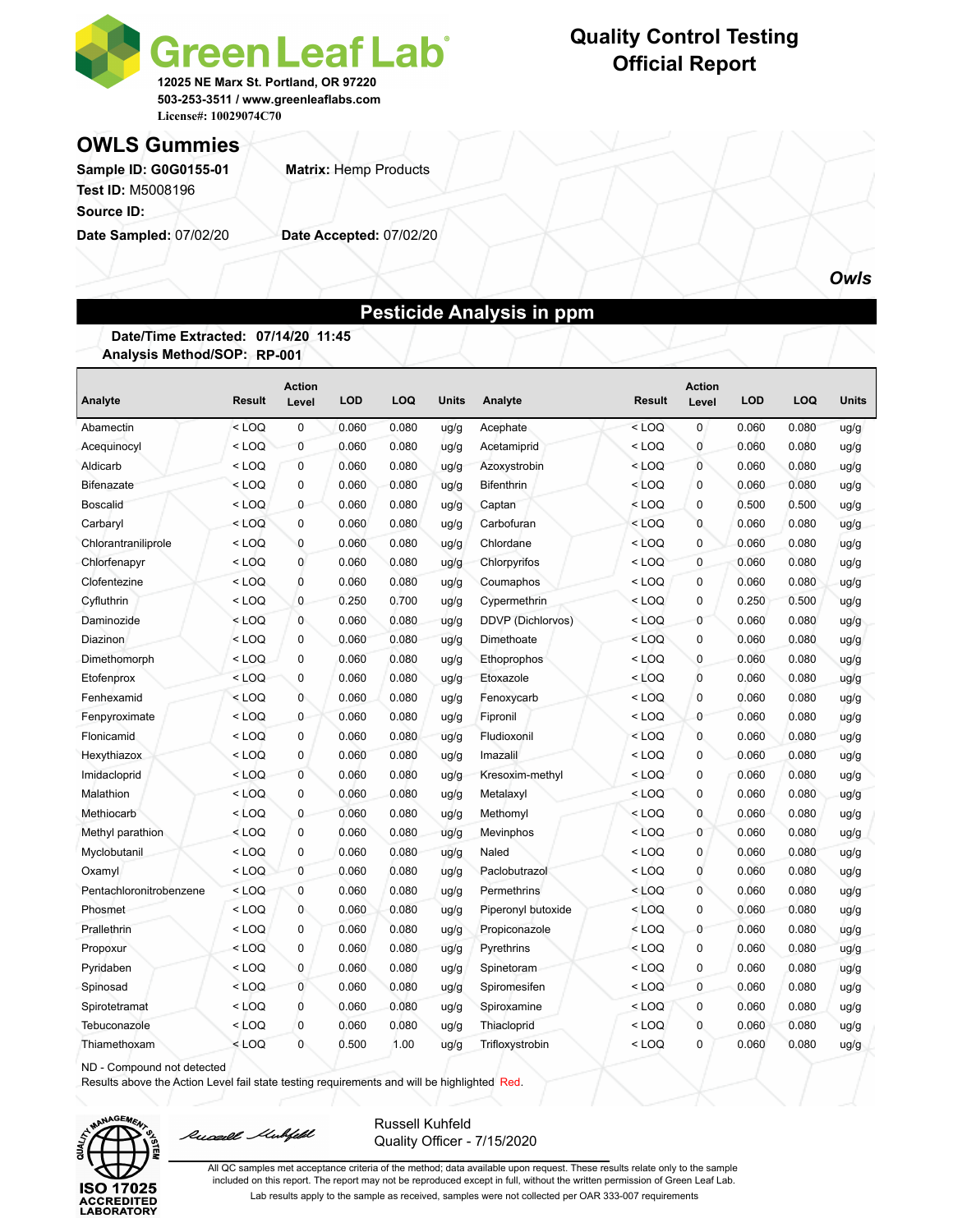

## **Quality Control Testing Official Report**

**Date/Time Extracted: 07/15/20 09:14 Analysis Method/SOP: HM-001**

### **OWLS Gummies**

**Sample ID: G0G0155-01 Matrix: Hemp Products Test ID:** M5008196 **Source ID:** 

**Date Sampled:** 07/02/20 **Date Accepted:** 07/02/20

*Owls*

### **Metals Analysis by ICPMS**

|  | Date/Time Extracted: 07/15/20 09:14 |
|--|-------------------------------------|
|--|-------------------------------------|

| Analyte | <b>Result</b> | <b>LOD</b> | LOQ   | <b>Units</b> |
|---------|---------------|------------|-------|--------------|
| Arsenic | 0.055         | 0.011      | 0.050 | ug/g         |
| Cadmium | $<$ LOQ       | 0.001      | 0.050 | uq/q         |
| Lead    | $<$ LOQ       | 0.002      | 0.050 | ug/g         |
| Mercury | $<$ LOQ       | 0.004      | 0.010 | uq/q         |

Metal analyses are not accrediated to ORELAP TNI 2009 Quality Standards. <LOQ - Results below the Limit of Quantitation - Compound not detected

Analysis Subcontracted to Green Leaf Labs - SCCA.



Russell Mubfeld

Russell Kuhfeld Quality Officer - 7/15/2020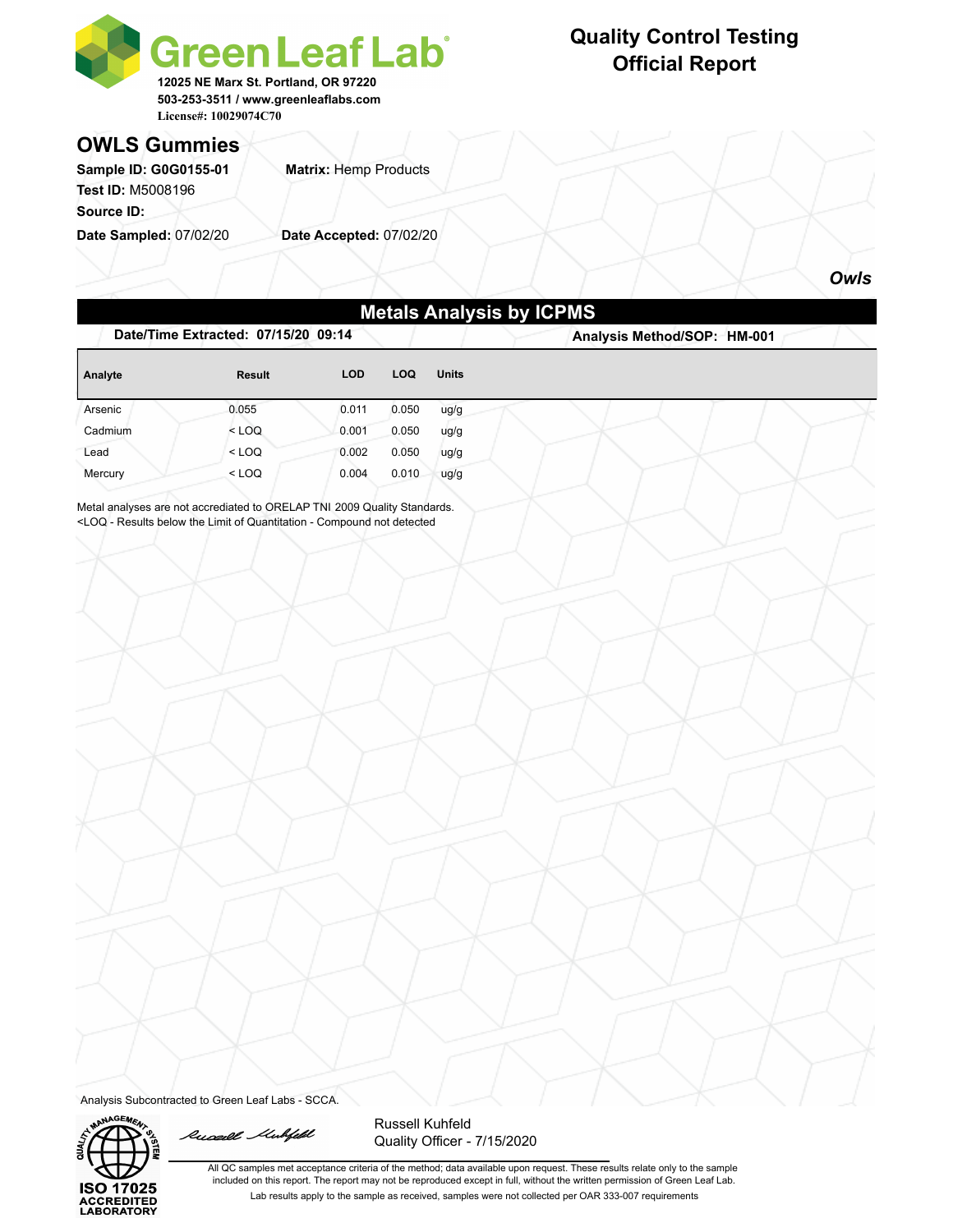

# **Quality Control Potency**

#### *Batch: 2028040 - 215-Products*

| Blank(2028040-BLK1)     |         |        |               |                  |                  |                |
|-------------------------|---------|--------|---------------|------------------|------------------|----------------|
| Analyte                 | Result  | LOQ.   | Units         | %Recovery Limits | <b>Extracted</b> | Analyzed       |
| <b>THCA</b>             | $<$ LOQ | 0.0221 | %             |                  | 07/09/20 11:55   | 07/09/20 23:51 |
| delta 9-THC             | $<$ LOQ | 0.0153 | %             |                  | 07/09/20 11:55   | 07/09/20 23:51 |
| <b>THCV</b>             | $<$ LOQ | 0.0150 | %             |                  | 07/09/20 11:55   | 07/09/20 23:51 |
| <b>THCVA</b>            | $<$ LOQ | 0.0224 | %             |                  | 07/09/20 11:55   | 07/09/20 23:51 |
| <b>CBD</b>              | $<$ LOQ | 0.0159 | %             |                  | 07/09/20 11:55   | 07/09/20 23:51 |
| <b>CBDA</b>             | $<$ LOQ | 0.0220 | %             |                  | 07/09/20 11:55   | 07/09/20 23:51 |
| <b>CBDV</b>             | $<$ LOQ | 0.0154 | $\frac{0}{0}$ |                  | 07/09/20 11:55   | 07/09/20 23:51 |
| <b>CBDVA</b>            | $<$ LOQ | 0.0212 | %             |                  | 07/09/20 11:55   | 07/09/20 23:51 |
| <b>CBN</b>              | $<$ LOQ | 0.0138 | $\frac{0}{0}$ |                  | 07/09/20 11:55   | 07/09/20 23:51 |
| <b>CBG</b>              | $<$ LOQ | 0.0161 | $\frac{0}{0}$ |                  | 07/09/20 11:55   | 07/09/20 23:51 |
| <b>CBGA</b>             | $<$ LOQ | 0.0213 | %             |                  | 07/09/20 11:55   | 07/09/20 23:51 |
| <b>CBC</b>              | $<$ LOQ | 0.0270 | $\frac{0}{0}$ |                  | 07/09/20 11:55   | 07/09/20 23:51 |
| Reference(2028040-SRM1) |         |        |               |                  |                  |                |
|                         |         |        |               |                  |                  |                |

| Analyte     | % Recovery | LOQ    | Units | %Recovery Limits | <b>Extracted</b> | Analvzed       |
|-------------|------------|--------|-------|------------------|------------------|----------------|
| delta 9-THC | 102        | 0.0153 | %     | 80-120           | 07/09/20 11:55   | 07/10/20 00:14 |
| <b>CBD</b>  | 102        | 0.0159 | %     | 80-120           | 07/09/20 11:55   | 07/10/20 00:14 |



Russell Muhfeld

Russell Kuhfeld Quality Officer - 7/15/2020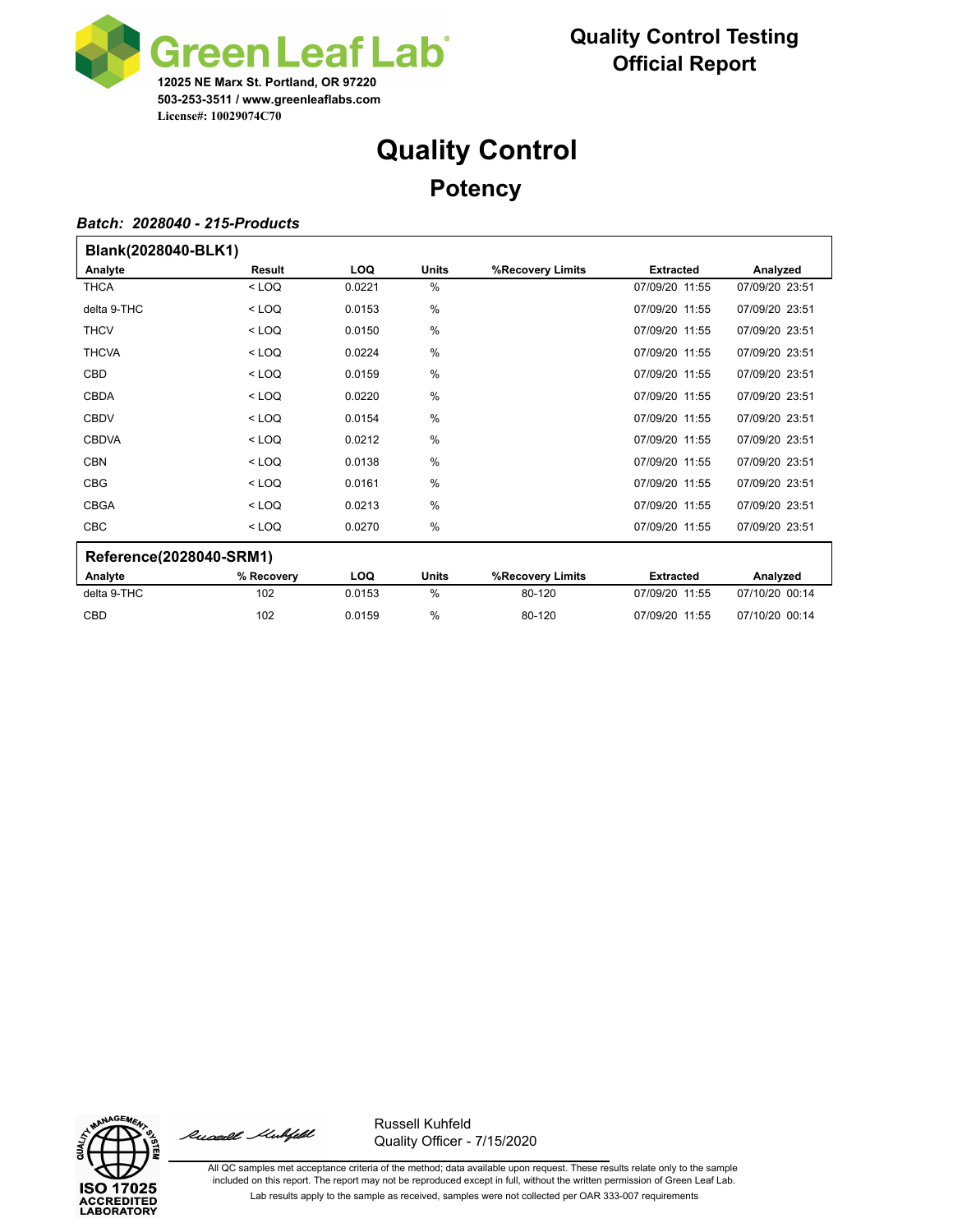

# **Quality Control Pesticide Analysis**

#### *Batch: 2029007 - Pest*

| Blank(2029007-BLK1) |         |       |              |                  |                  |                |
|---------------------|---------|-------|--------------|------------------|------------------|----------------|
| Analyte             | Result  | LOQ   | <b>Units</b> | %Recovery Limits | <b>Extracted</b> | Analyzed       |
| Abamectin           | $<$ LOQ | 0.080 | ug/g         |                  | 07/14/20 11:45   | 07/14/20 14:59 |
| DDVP (Dichlorvos)   | < LOQ   | 0.080 | ug/g         |                  | 07/14/20 11:45   | 07/14/20 14:59 |
| Acephate            | < LOQ   | 0.080 | ug/g         |                  | 07/14/20 11:45   | 07/14/20 14:59 |
| Acequinocyl         | < LOQ   | 0.080 | ug/g         |                  | 07/14/20 11:45   | 07/14/20 14:59 |
| Acetamiprid         | < LOQ   | 0.080 | ug/g         |                  | 07/14/20 11:45   | 07/14/20 14:59 |
| Aldicarb            | < LOQ   | 0.080 | ug/g         |                  | 07/14/20 11:45   | 07/14/20 14:59 |
| Azoxystrobin        | < LOQ   | 0.080 | ug/g         |                  | 07/14/20 11:45   | 07/14/20 14:59 |
| <b>Bifenazate</b>   | < LOQ   | 0.080 | ug/g         |                  | 07/14/20 11:45   | 07/14/20 14:59 |
| <b>Bifenthrin</b>   | < LOQ   | 0.080 | ug/g         |                  | 07/14/20 11:45   | 07/14/20 14:59 |
| Carbaryl            | < LOQ   | 0.080 | ug/g         |                  | 07/14/20 11:45   | 07/14/20 14:59 |
| Carbofuran          | < LOQ   | 0.080 | ug/g         |                  | 07/14/20 11:45   | 07/14/20 14:59 |
| Chlorantraniliprole | < LOQ   | 0.080 | ug/g         |                  | 07/14/20 11:45   | 07/14/20 14:59 |
| Clofentezine        | < LOQ   | 0.080 | ug/g         |                  | 07/14/20 11:45   | 07/14/20 14:59 |
| Daminozide          | < LOQ   | 0.080 | ug/g         |                  | 07/14/20 11:45   | 07/14/20 14:59 |
| Diazinon            | < LOQ   | 0.080 | ug/g         |                  | 07/14/20 11:45   | 07/14/20 14:59 |
| Dimethoate          | < LOQ   | 0.080 | ug/g         |                  | 07/14/20 11:45   | 07/14/20 14:59 |
| Ethoprophos         | < LOQ   | 0.080 | ug/g         |                  | 07/14/20 11:45   | 07/14/20 14:59 |
| Etofenprox          | $<$ LOQ | 0.080 | ug/g         |                  | 07/14/20 11:45   | 07/14/20 14:59 |
| Etoxazole           | < LOQ   | 0.080 | ug/g         |                  | 07/14/20 11:45   | 07/14/20 14:59 |
| Fenoxycarb          | < LOQ   | 0.080 | ug/g         |                  | 07/14/20 11:45   | 07/14/20 14:59 |
| Fenpyroximate       | < LOQ   | 0.080 | ug/g         |                  | 07/14/20 11:45   | 07/14/20 14:59 |
| Flonicamid          | < LOQ   | 0.080 | ug/g         |                  | 07/14/20 11:45   | 07/14/20 14:59 |
| Hexythiazox         | < LOQ   | 0.080 | ug/g         |                  | 07/14/20 11:45   | 07/14/20 14:59 |
| Imazalil            | < LOQ   | 0.080 | ug/g         |                  | 07/14/20 11:45   | 07/14/20 14:59 |
| Imidacloprid        | < LOQ   | 0.080 | ug/g         |                  | 07/14/20 11:45   | 07/14/20 14:59 |
| Metalaxyl           | < LOQ   | 0.080 | ug/g         |                  | 07/14/20 11:45   | 07/14/20 14:59 |
| Methiocarb          | < LOQ   | 0.080 | ug/g         |                  | 07/14/20 11:45   | 07/14/20 14:59 |
| Methomyl            | < LOQ   | 0.080 | ug/g         |                  | 07/14/20 11:45   | 07/14/20 14:59 |
| Myclobutanil        | < LOQ   | 0.080 | ug/g         |                  | 07/14/20 11:45   | 07/14/20 14:59 |
| Naled               | < LOQ   | 0.080 | ug/g         |                  | 07/14/20 11:45   | 07/14/20 14:59 |
| Oxamyl              | < LOQ   | 0.080 | ug/g         |                  | 07/14/20 11:45   | 07/14/20 14:59 |
| Paclobutrazol       | $<$ LOQ | 0.080 | ug/g         |                  | 07/14/20 11:45   | 07/14/20 14:59 |
| Permethrins         | $<$ LOQ | 0.080 | ug/g         |                  | 07/14/20 11:45   | 07/14/20 14:59 |
| Phosmet             | $<$ LOQ | 0.080 | ug/g         |                  | 07/14/20 11:45   | 07/14/20 14:59 |
| Piperonyl butoxide  | $<$ LOQ | 0.080 | ug/g         |                  | 07/14/20 11:45   | 07/14/20 14:59 |
| Prallethrin         | < LOQ   | 0.080 | ug/g         |                  | 07/14/20 11:45   | 07/14/20 14:59 |
| Propoxur            | $<$ LOQ | 0.080 | ug/g         |                  | 07/14/20 11:45   | 07/14/20 14:59 |
| Pyrethrins          | $<$ LOQ | 0.080 | ug/g         |                  | 07/14/20 11:45   | 07/14/20 14:59 |



Russell Mubifeld

Russell Kuhfeld Quality Officer - 7/15/2020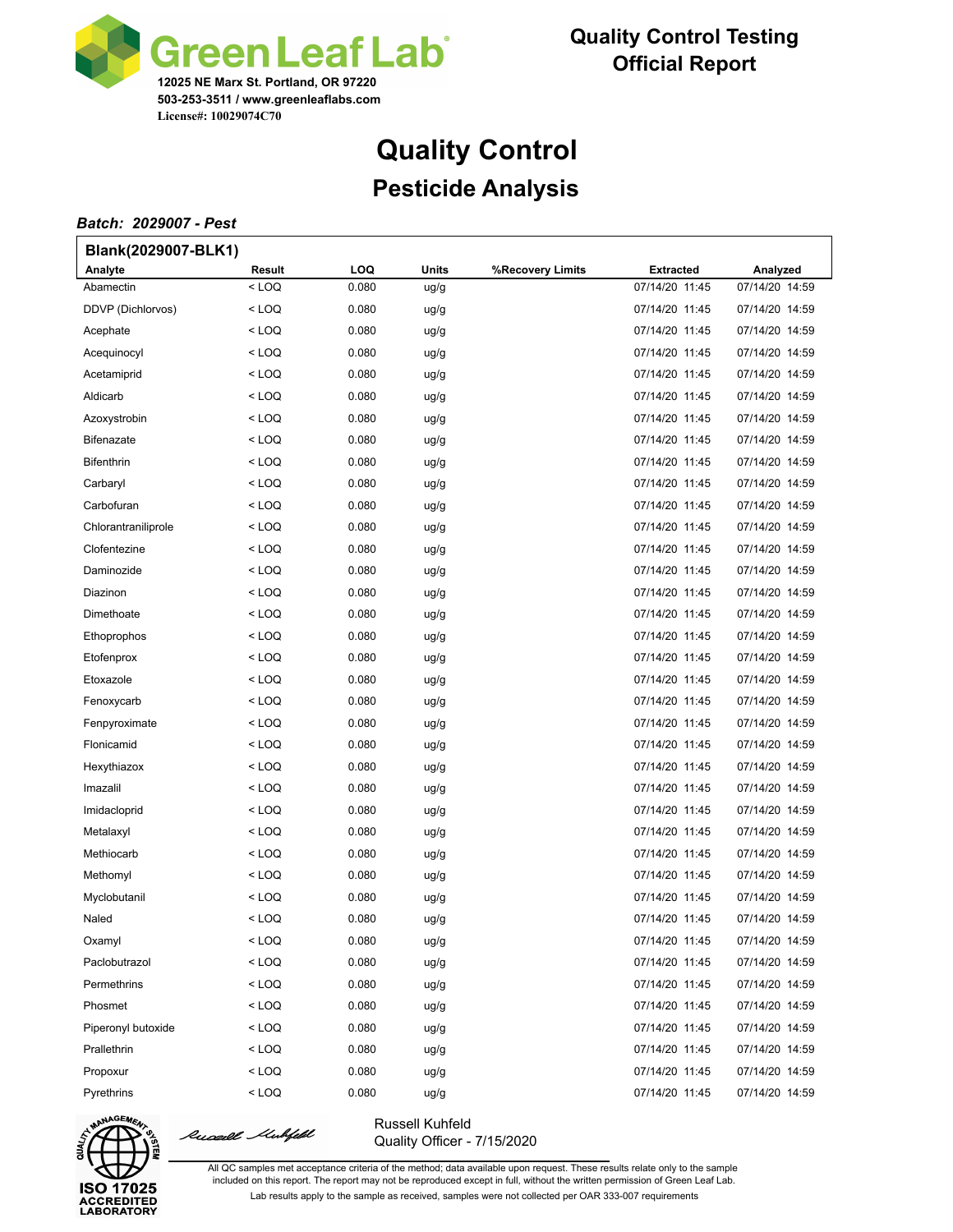

## **Quality Control Pesticide Analysis (Continued)**

#### *Batch: 2029007 - Pest (Continued)*

| Blank(2029007-BLK1)     |            |            |              |                  |                  |                |
|-------------------------|------------|------------|--------------|------------------|------------------|----------------|
| Analyte                 | Result     | <b>LOQ</b> | Units        | %Recovery Limits | <b>Extracted</b> | Analyzed       |
| Pyridaben               | $<$ LOQ    | 0.080      | ug/g         |                  | 07/14/20 11:45   | 07/14/20 14:59 |
| Spinosad                | < LOQ      | 0.080      | ug/g         |                  | 07/14/20 11:45   | 07/14/20 14:59 |
| Spiromesifen            | < LOQ      | 0.080      | ug/g         |                  | 07/14/20 11:45   | 07/14/20 14:59 |
| Spirotetramat           | < LOQ      | 0.080      | ug/g         |                  | 07/14/20 11:45   | 07/14/20 14:59 |
| Spiroxamine             | < LOQ      | 0.080      | ug/g         |                  | 07/14/20 11:45   | 07/14/20 14:59 |
| Tebuconazole            | < LOQ      | 0.080      | ug/g         |                  | 07/14/20 11:45   | 07/14/20 14:59 |
| Thiacloprid             | < LOQ      | 0.080      | ug/g         |                  | 07/14/20 11:45   | 07/14/20 14:59 |
| Thiamethoxam            | < LOQ      | 1.00       | ug/g         |                  | 07/14/20 11:45   | 07/14/20 14:59 |
| Trifloxystrobin         | < LOQ      | 0.080      | ug/g         |                  | 07/14/20 11:45   | 07/14/20 14:59 |
| Fenhexamid              | < LOQ      | 0.080      | ug/g         |                  | 07/14/20 11:45   | 07/14/20 14:59 |
| Spinetoram              | < LOQ      | 0.080      | ug/g         |                  | 07/14/20 11:45   | 07/14/20 14:59 |
| Mevinphos               | < LOQ      | 0.080      | ug/g         |                  | 07/14/20 11:45   | 07/14/20 14:59 |
| Coumaphos               | < LOQ      | 0.080      | ug/g         |                  | 07/14/20 11:45   | 07/14/20 14:59 |
| Dimethomorph            | < LOQ      | 0.080      | ug/g         |                  | 07/14/20 11:45   | 07/14/20 14:59 |
| Blank(2029007-BLK2)     |            |            |              |                  |                  |                |
| Analyte                 | Result     | <b>LOQ</b> | Units        | %Recovery Limits | <b>Extracted</b> | Analyzed       |
| <b>Boscalid</b>         | < LOQ      | 0.080      | ug/g         |                  | 07/14/20 11:45   | 07/14/20 14:42 |
| Captan                  | < LOQ      | 0.500      | ug/g         |                  | 07/14/20 11:45   | 07/14/20 14:42 |
| Chlordane               | < LOQ      | 0.080      | ug/g         |                  | 07/14/20 11:45   | 07/14/20 14:42 |
| Chlorfenapyr            | < LOQ      | 0.080      | ug/g         |                  | 07/14/20 11:45   | 07/14/20 14:42 |
| Chlorpyrifos            | < LOQ      | 0.080      | ug/g         |                  | 07/14/20 11:45   | 07/14/20 14:42 |
| Cyfluthrin              | < LOQ      | 0.700      | ug/g         |                  | 07/14/20 11:45   | 07/14/20 14:42 |
| Cypermethrin            | < LOQ      | 0.500      | ug/g         |                  | 07/14/20 11:45   | 07/14/20 14:42 |
| Fipronil                | < LOQ      | 0.080      | ug/g         |                  | 07/14/20 11:45   | 07/14/20 14:42 |
| Fludioxonil             | < LOQ      | 0.080      | ug/g         |                  | 07/14/20 11:45   | 07/14/20 14:42 |
| Kresoxim-methyl         | < LOQ      | 0.080      | ug/g         |                  | 07/14/20 11:45   | 07/14/20 14:42 |
| Malathion               | < LOQ      | 0.080      | ug/g         |                  | 07/14/20 11:45   | 07/14/20 14:42 |
| Methyl parathion        | < LOQ      | 0.080      | ug/g         |                  | 07/14/20 11:45   | 07/14/20 14:42 |
| Pentachloronitrobenzene | < LOQ      | 0.080      | ug/g         |                  | 07/14/20 11:45   | 07/14/20 14:42 |
| Propiconazole           | < LOQ      | 0.080      | ug/g         |                  | 07/14/20 11:45   | 07/14/20 14:42 |
| LCS(2029007-BS1)        |            |            |              |                  |                  |                |
| Analyte                 | % Recovery | <b>LOQ</b> | <b>Units</b> | %Recovery Limits | <b>Extracted</b> | Analyzed       |
| Abamectin               | 102        | 0.080      | ug/g         | 70-130           | 07/14/20 11:45   | 07/14/20 15:13 |
| DDVP (Dichlorvos)       | 98.1       | 0.080      | ug/g         | 70-130           | 07/14/20 11:45   | 07/14/20 15:13 |
| Acephate                | 98.0       | 0.080      | ug/g         | 70-130           | 07/14/20 11:45   | 07/14/20 15:13 |
| Acequinocyl             | 108        | 0.080      | ug/g         | 70-130           | 07/14/20 11:45   | 07/14/20 15:13 |
| Acetamiprid             | 99.1       | 0.080      | ug/g         | 70-130           | 07/14/20 11:45   | 07/14/20 15:13 |
| Aldicarb                | 98.9       | 0.080      | ug/g         | 70-130           | 07/14/20 11:45   | 07/14/20 15:13 |



Russell Muhfeld

Russell Kuhfeld Quality Officer - 7/15/2020

All QC samples met acceptance criteria of the method; data available upon request. These results relate only to the sample included on this report. The report may not be reproduced except in full, without the written permission of Green Leaf Lab.

Lab results apply to the sample as received, samples were not collected per OAR 333-007 requirements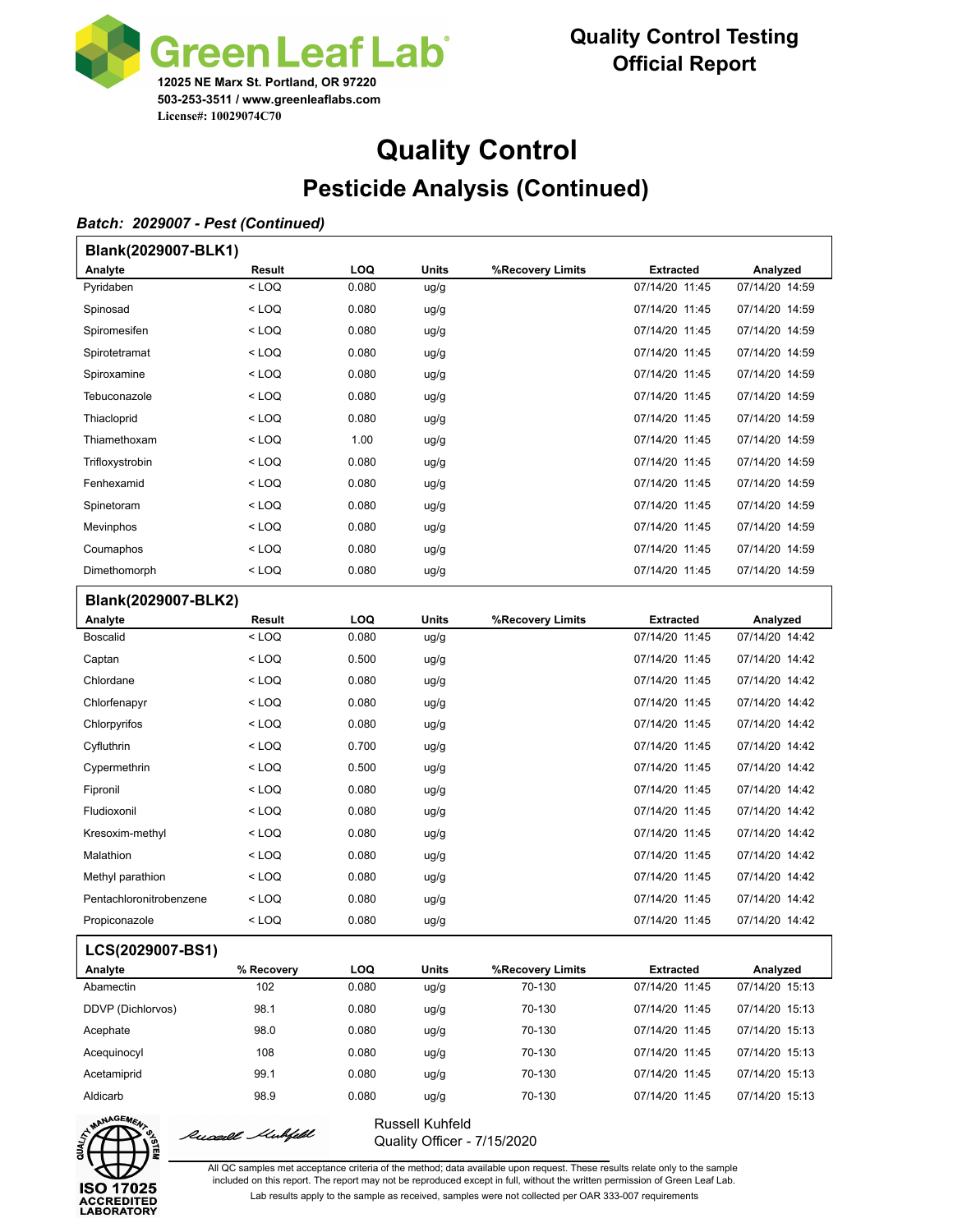

# **Quality Control Pesticide Analysis (Continued)**

#### *Batch: 2029007 - Pest (Continued)*

| LCS(2029007-BS1)    |            |       |       |                  |                  |                |
|---------------------|------------|-------|-------|------------------|------------------|----------------|
| Analyte             | % Recovery | LOQ   | Units | %Recovery Limits | <b>Extracted</b> | Analyzed       |
| Azoxystrobin        | 94.1       | 0.080 | ug/g  | 70-130           | 07/14/20 11:45   | 07/14/20 15:13 |
| Bifenazate          | 105        | 0.080 | ug/g  | 70-130           | 07/14/20 11:45   | 07/14/20 15:13 |
| <b>Bifenthrin</b>   | 91.7       | 0.080 | ug/g  | 70-130           | 07/14/20 11:45   | 07/14/20 15:13 |
| Carbaryl            | 120        | 0.080 | ug/g  | 70-130           | 07/14/20 11:45   | 07/14/20 15:13 |
| Carbofuran          | 97.8       | 0.080 | ug/g  | 70-130           | 07/14/20 11:45   | 07/14/20 15:13 |
| Chlorantraniliprole | 94.7       | 0.080 | ug/g  | 70-130           | 07/14/20 11:45   | 07/14/20 15:13 |
| Clofentezine        | 94.0       | 0.080 | ug/g  | 70-130           | 07/14/20 11:45   | 07/14/20 15:13 |
| Daminozide          | 94.1       | 0.080 | ug/g  | 70-130           | 07/14/20 11:45   | 07/14/20 15:13 |
| Diazinon            | 96.8       | 0.080 | ug/g  | 70-130           | 07/14/20 11:45   | 07/14/20 15:13 |
| Dimethoate          | 101        | 0.080 | ug/g  | 70-130           | 07/14/20 11:45   | 07/14/20 15:13 |
| Ethoprophos         | 94.2       | 0.080 | ug/g  | 70-130           | 07/14/20 11:45   | 07/14/20 15:13 |
| Etofenprox          | 94.8       | 0.080 | ug/g  | 70-130           | 07/14/20 11:45   | 07/14/20 15:13 |
| Etoxazole           | 99.8       | 0.080 | ug/g  | 70-130           | 07/14/20 11:45   | 07/14/20 15:13 |
| Fenoxycarb          | 91.9       | 0.080 | ug/g  | 70-130           | 07/14/20 11:45   | 07/14/20 15:13 |
| Fenpyroximate       | 94.7       | 0.080 | ug/g  | 70-130           | 07/14/20 11:45   | 07/14/20 15:13 |
| Flonicamid          | 97.2       | 0.080 | ug/g  | 70-130           | 07/14/20 11:45   | 07/14/20 15:13 |
| Hexythiazox         | 92.8       | 0.080 | ug/g  | 70-130           | 07/14/20 11:45   | 07/14/20 15:13 |
| Imazalil            | 90.9       | 0.080 | ug/g  | 70-130           | 07/14/20 11:45   | 07/14/20 15:13 |
| Imidacloprid        | 99.2       | 0.080 | ug/g  | 70-130           | 07/14/20 11:45   | 07/14/20 15:13 |
| Metalaxyl           | 96.5       | 0.080 | ug/g  | 70-130           | 07/14/20 11:45   | 07/14/20 15:13 |
| Methiocarb          | 99.9       | 0.080 | ug/g  | 70-130           | 07/14/20 11:45   | 07/14/20 15:13 |
| Methomyl            | 97.7       | 0.080 | ug/g  | 70-130           | 07/14/20 11:45   | 07/14/20 15:13 |
| Myclobutanil        | 95.1       | 0.080 | ug/g  | 70-130           | 07/14/20 11:45   | 07/14/20 15:13 |
| Naled               | 96.2       | 0.080 | ug/g  | 70-130           | 07/14/20 11:45   | 07/14/20 15:13 |
| Oxamyl              | 95.4       | 0.080 | ug/g  | 70-130           | 07/14/20 11:45   | 07/14/20 15:13 |
| Paclobutrazol       | 88.6       | 0.080 | ug/g  | 70-130           | 07/14/20 11:45   | 07/14/20 15:13 |
| Permethrins         | 90.8       | 0.080 | ug/g  | 70-130           | 07/14/20 11:45   | 07/14/20 15:13 |
| Phosmet             | 97.7       | 0.080 | ug/g  | 70-130           | 07/14/20 11:45   | 07/14/20 15:13 |
| Piperonyl butoxide  | 95.2       | 0.080 | ug/g  | 70-130           | 07/14/20 11:45   | 07/14/20 15:13 |
| Prallethrin         | 101        | 0.080 | ug/g  | 70-130           | 07/14/20 11:45   | 07/14/20 15:13 |
| Propoxur            | 99.8       | 0.080 | ug/g  | 70-130           | 07/14/20 11:45   | 07/14/20 15:13 |
| Pyrethrins          | 94.4       | 0.080 | ug/g  | 70-130           | 07/14/20 11:45   | 07/14/20 15:13 |
| Pyridaben           | 97.5       | 0.080 | ug/g  | 70-130           | 07/14/20 11:45   | 07/14/20 15:13 |
| Spinosad            | 95.0       | 0.080 | ug/g  | 70-130           | 07/14/20 11:45   | 07/14/20 15:13 |
| Spiromesifen        | 99.0       | 0.080 | ug/g  | 70-130           | 07/14/20 11:45   | 07/14/20 15:13 |
| Spirotetramat       | 98.1       | 0.080 | ug/g  | 70-130           | 07/14/20 11:45   | 07/14/20 15:13 |
| Spiroxamine         | 97.8       | 0.080 | ug/g  | 70-130           | 07/14/20 11:45   | 07/14/20 15:13 |
| Tebuconazole        | 86.9       | 0.080 | ug/g  | 70-130           | 07/14/20 11:45   | 07/14/20 15:13 |



Russell Mubifeld

Russell Kuhfeld Quality Officer - 7/15/2020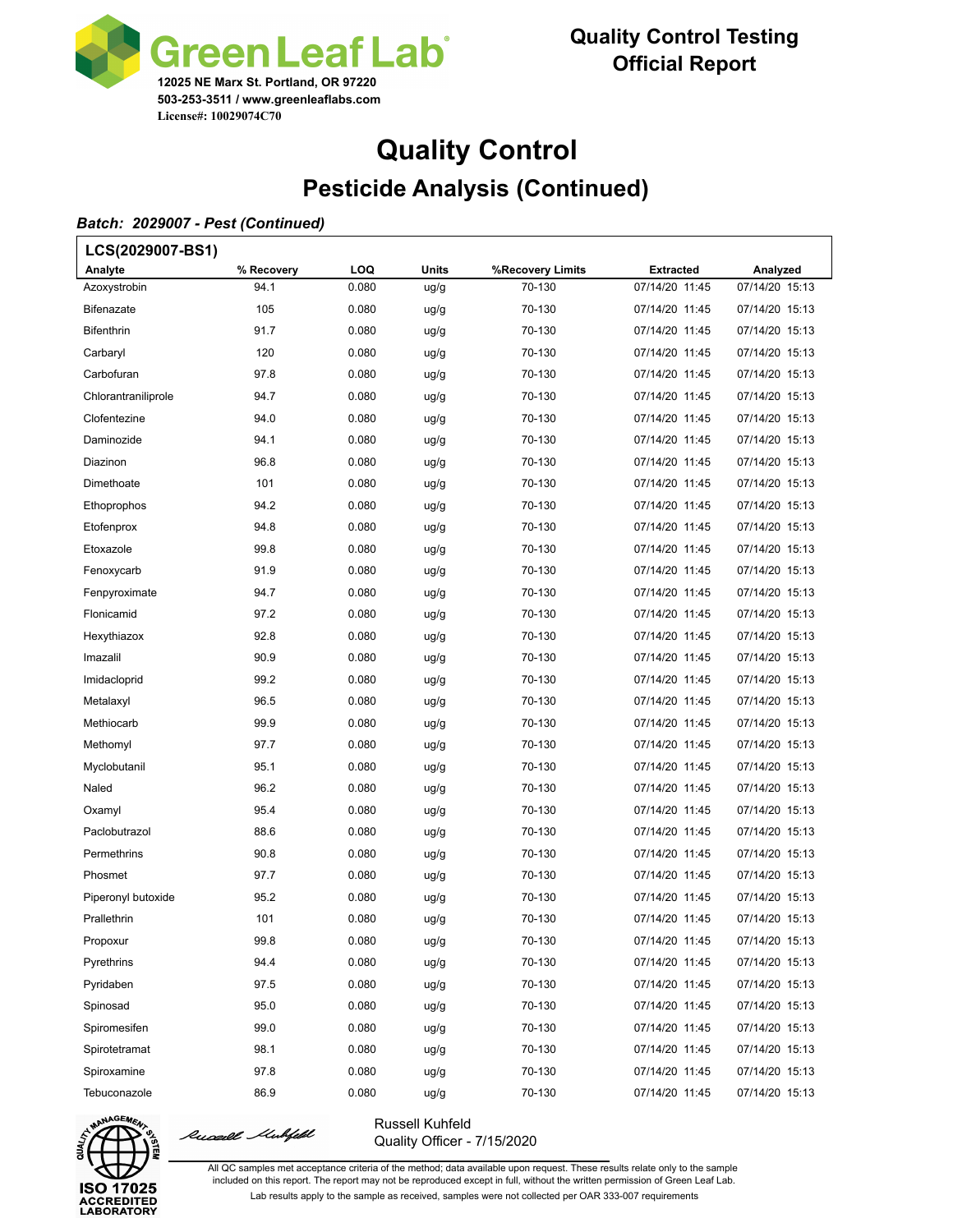

## **Quality Control Pesticide Analysis (Continued)**

### *Batch: 2029007 - Pest (Continued)*

| LCS(2029007-BS1) |            |       |       |                  |                  |                |
|------------------|------------|-------|-------|------------------|------------------|----------------|
| Analyte          | % Recovery | LOQ   | Units | %Recovery Limits | <b>Extracted</b> | Analyzed       |
| Thiacloprid      | 100        | 0.080 | ug/g  | 70-130           | 07/14/20 11:45   | 07/14/20 15:13 |
| Thiamethoxam     | 96.6       | 1.00  | ug/g  | 70-130           | 07/14/20 11:45   | 07/14/20 15:13 |
| Trifloxystrobin  | 97.4       | 0.080 | ug/g  | 70-130           | 07/14/20 11:45   | 07/14/20 15:13 |
| Fenhexamid       | 87.2       | 0.080 | ug/g  | 70-130           | 07/14/20 11:45   | 07/14/20 15:13 |
| Spinetoram       | 97.6       | 0.080 | ug/g  | 70-130           | 07/14/20 11:45   | 07/14/20 15:13 |
| <b>Mevinphos</b> | 98.3       | 0.080 | ug/g  | 70-130           | 07/14/20 11:45   | 07/14/20 15:13 |
| Coumaphos        | 97.8       | 0.080 | ug/g  | 70-130           | 07/14/20 11:45   | 07/14/20 15:13 |
| Dimethomorph     | 91.9       | 0.080 | ug/g  | 70-130           | 07/14/20 11:45   | 07/14/20 15:13 |
| LCS(2029007-BS2) |            |       |       |                  |                  |                |
| Analyte          | % Recovery | LOQ   | Units | %Recovery Limits | <b>Extracted</b> | Analyzed       |

| <b>Boscalid</b>         | 109  | 0.080 | ug/g | 70-130 | 07/14/20 11:45 | 07/14/20 15:07 |
|-------------------------|------|-------|------|--------|----------------|----------------|
| Captan                  | 73.9 | 0.500 | ug/g | 70-130 | 07/14/20 11:45 | 07/14/20 15:07 |
| Chlordane               | 127  | 0.080 | ug/g | 70-130 | 07/14/20 11:45 | 07/14/20 15:07 |
| Chlorfenapyr            | 110  | 0.080 | ug/g | 70-130 | 07/14/20 11:45 | 07/14/20 15:07 |
| Chlorpyrifos            | 107  | 0.080 | ug/g | 70-130 | 07/14/20 11:45 | 07/14/20 15:07 |
| Cyfluthrin              | 107  | 0.700 | ug/g | 70-130 | 07/14/20 11:45 | 07/14/20 15:07 |
| Cypermethrin            | 116  | 0.500 | ug/g | 70-130 | 07/14/20 11:45 | 07/14/20 15:07 |
| Fipronil                | 116  | 0.080 | ug/g | 70-130 | 07/14/20 11:45 | 07/14/20 15:07 |
| Fludioxonil             | 99.1 | 0.080 | ug/g | 70-130 | 07/14/20 11:45 | 07/14/20 15:07 |
| Kresoxim-methyl         | 106  | 0.080 | ug/g | 70-130 | 07/14/20 11:45 | 07/14/20 15:07 |
| <b>Malathion</b>        | 98.5 | 0.080 | ug/g | 70-130 | 07/14/20 11:45 | 07/14/20 15:07 |
| Methyl parathion        | 110  | 0.080 | ug/g | 70-130 | 07/14/20 11:45 | 07/14/20 15:07 |
| Pentachloronitrobenzene | 95.5 | 0.080 | ug/g | 70-130 | 07/14/20 11:45 | 07/14/20 15:07 |
| Propiconazole           | 105  | 0.080 | ug/g | 70-130 | 07/14/20 11:45 | 07/14/20 15:07 |
|                         |      |       |      |        |                |                |

## **Metals Analysis**

### *Batch: 2029008 - Metals*

Russell Muhfeld

| Blank(2029008-BLK1) |            |            |              |                  |                  |                |  |  |  |
|---------------------|------------|------------|--------------|------------------|------------------|----------------|--|--|--|
| Analyte             | Result     | <b>LOQ</b> | <b>Units</b> | %Recovery Limits | <b>Extracted</b> | Analyzed       |  |  |  |
| Cadmium             | $<$ LOQ    | 0.050      | ug/g         |                  | 07/15/20 09:14   | 07/15/20 13:03 |  |  |  |
| Lead                | $<$ LOQ    | 0.050      | ug/g         |                  | 07/15/20 09:14   | 07/15/20 13:03 |  |  |  |
| Arsenic             | $<$ LOQ    | 0.050      | ug/g         |                  | 07/15/20 09:14   | 07/15/20 13:03 |  |  |  |
| Mercury             | $<$ LOQ    | 0.010      | ug/g         |                  | 07/15/20 09:14   | 07/15/20 13:03 |  |  |  |
| LCS(2029008-BS1)    |            |            |              |                  |                  |                |  |  |  |
| Analyte             | % Recovery | <b>LOQ</b> | <b>Units</b> | %Recovery Limits | <b>Extracted</b> | Analyzed       |  |  |  |
| Cadmium             | 106        | 0.050      | ug/g         | 70-130           | 07/15/20 09:14   | 07/15/20 13:08 |  |  |  |
| Lead                | 106        | 0.050      | ug/g         | 70-130           | 07/15/20 09:14   | 07/15/20 13:08 |  |  |  |
| Arsenic             | 108        | 0.050      | ug/g         | 70-130           | 07/15/20 09:14   | 07/15/20 13:08 |  |  |  |
| $\cdots$ $\alpha$ . |            |            |              |                  |                  |                |  |  |  |



Russell Kuhfeld Quality Officer - 7/15/2020